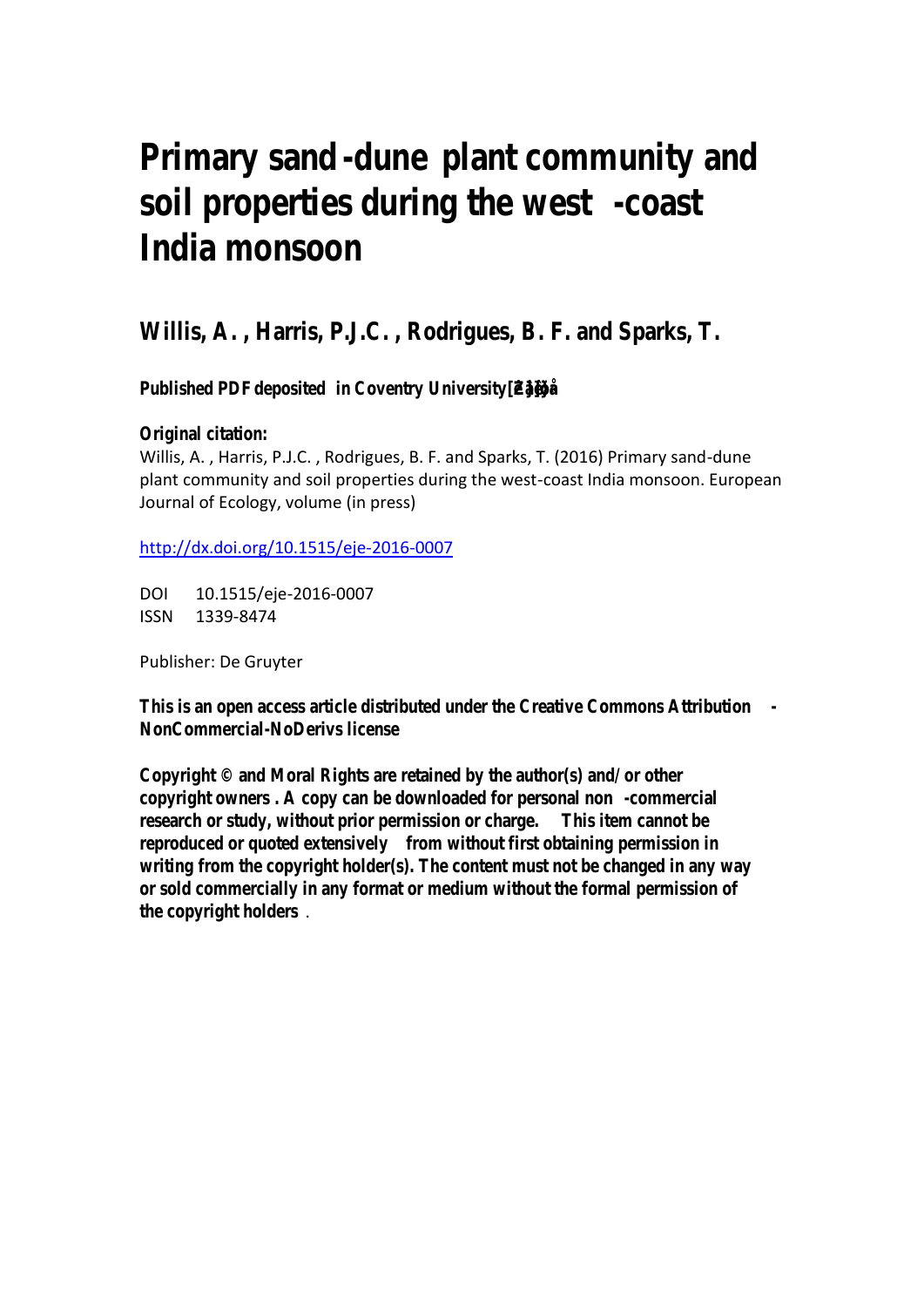

# **Primary sand-dune plant community and soil properties during the west-coast India monsoon**

A. Willis<sup>[1](#page-1-0),[2](#page-1-1)</sup> P.J.C Harris<sup>1</sup>, B.F. Rodrigues<sup>2</sup>, T.H. Sparks<sup>[3](#page-1-2)</sup>

#### <span id="page-1-0"></span>*1Centre for Agroecology, Water and Resilience, Coventry University, CV1 5FB, UK. Corresponding author, E-mail: andyewillis@ gmail.com*

<span id="page-1-1"></span>*2Botany Dept., Goa University, Taleigao Plateau 403 206, India*

<span id="page-1-2"></span>*3 Faculty of Engineering, Environment and Computing, Coventry University, CV1 5FB, UK* A seven-station interrupted belt transect was established that followed a previously observed plant zonation pattern across an aggrading primary coastal dune system in the dry tropical region of west-coast India. The dominant weather pattern is monsoon from June to November, followed by hot and dry winter months when rainfall is scarce. Physical and chemical soil characteristics in each of the stations were analysed on five separate occasions, the first before the onset of monsoon, three during and the last post-monsoon. The plant community pattern was confirmed by quadrat survey. A pH gradient decreased with distance from the shoreline. Nutrient concentrations were deficient, increasing only in small amounts until the furthest station inland. At that location, there was a distinct and abrupt pedological transition zone from psammite to humic soils. There was a significant increase over previous stations in mean organic matter, ammonium nitrate and soil-water retention, although the increase in real terms was small. ANOVA showed significant variation in electrical conductivity, phosphorus, calcium, magnesium and sodium concentrations over time. There was no relationship between soil chemistry characteristics and plant community structure over the transect. Ipomoea pes-caprae and Spinifex littoreus were restricted to the foredunes, the leguminous forb Alysicarpus vaginalis and Perotis indica to the two stations furthest from the strand. *Ischaemum indicum*, a C<sub>4</sub> perennial grass species adopting an ephemeral strategy was, in contrast, ubiquitous to all stations.

#### **KEYWORDS**

**ABSTRACT**

dunes, monsoon, plant community, soil chemistry, transect survey, west coast of India © 2016 A. Willis et al. This is an open access article distributed under the Creative Commons Attribution-NonCommercial-NoDerivs license

### **INTRODUCTION**

There has been coastal sand grain deposition for as long as there has been river-sediment disgorge and tidal oceans in the geological history of Earth. Until plants invaded land, there were no existent dune systems as are currently seen. Plant roots and contiguous microflora stabilise sand grains, forming a flexible natural barrier to encroachment by the sea. Primary coastal dunes are harsh environments. Plant nutrients are deficient (Lammerts & Grootjans [1997](#page-11-0); Lammerts et al. [1999](#page-11-0)). High percolation rate and limited soil-water retention affect plant–water balance. Increased levels of low-affinity uptake mechanism of sodium (Na) may compete with potassium (K) uptake and upset osmotic balance (Salisbury & Ross [1978](#page-11-1)). Aeolin sand grains can extinguish seedlings by burial (Maun [2004](#page-11-2)) and, in the west coast India tropics, between summer

monsoons, intense solar radiation adversely affects photosynthesis, and thus carbon (C) cycles (Powles [1984](#page-11-3)), and desiccates plants.

Soil nutrients in natural ecosystems are spatially discrete at the macro-, meso- and micro-scales (Hodge [2006\)](#page-11-4) and in primary coastal dunes, the distribution of deficient concentrations is as patchy (Olsson et al. [2002](#page-11-5)) as is the distribution of plants (Davy & Figueroa [1993](#page-10-0); Jackson & Caldwell [1993](#page-11-6)). Maun ([2009](#page-11-2)) describes deficiency and patchiness as consistent key factors of coastal primary dune ecosystems where organic matter (OM), in particular, is invariably low in concentration. Soil nitrogen (N) is described as the plant growth-limiting nutrient in primary dune soils in temperate regions (Tilman [1984;](#page-12-0) Willis [1989](#page-12-1)), and a low input of OM suggests that there is a similar limitation where it is rapidly turned over in tropical environments. Access to plant-available phosphorus (P) can be restricted in any soil, even where large concentrations may be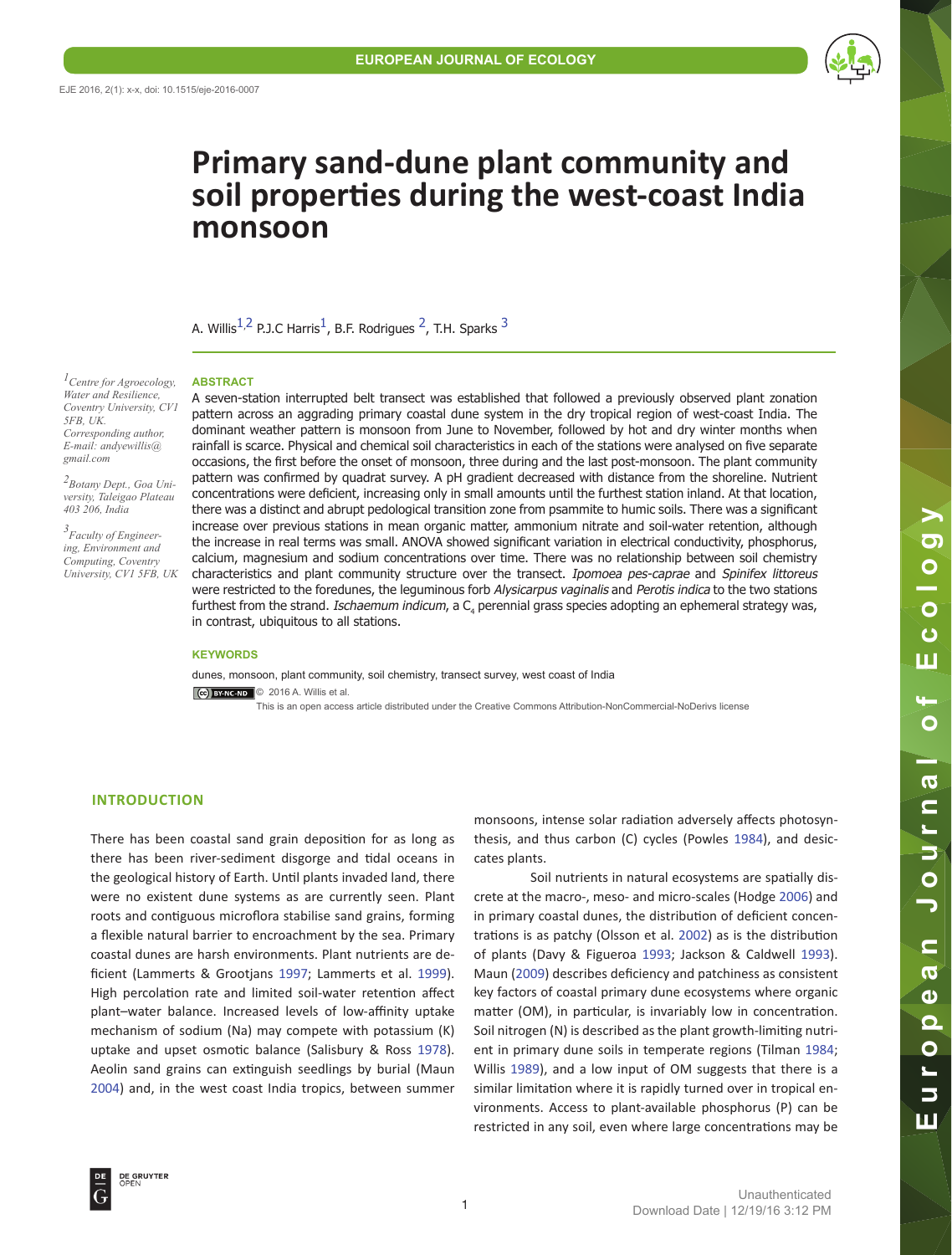fixed (Brady [1974](#page-10-1)). Baldwin and Maun ([1983](#page-10-1)) suggested that the primary source of P in dune soils is weathering of minerals that are found in very low quantities. Mineralisation of organic P from plant litter, and sorbed inorganic P complexed in OM (Bloom [1981](#page-10-1); Gerke & Hermann [1992](#page-10-2)) also contribute to the available pool. Dissolved P concentrations often increase in anaerobic soils (Morris & Hesterberg [2010](#page-11-2)), a factor that may be important where monsoon rain can sustain soil saturation for long periods of time. Deficient minor and trace-element nutrients can also be limiting.

The west coast of India's summer monsoon weather system is the dominant climatic feature in the area, with rains usually beginning early in June. The annual mean precipitation on the Goa coast is 2770 mm, 2500 mm of which falls before the end of September. Night-time temperatures range from winter (Jan/Feb) ~12ºC to summer (April/May) ~27ºC. Daytime temperatures are ~30ºC+ from November to May. Relative humidity (RH) increases from ~50% in winter to ~72% in early April. From mid-April until summer, occasional short and light localised showers can occur, more regularly as June approaches. Moisture-laden air annually carried northward over the Arabian Sea by summer winds that originate in an area of high pressure in the southern Indian Ocean fuels convection and storm cloud development, generating monsoon. The leading edge of the weather system generally arrives in the south of India in late May and reaches the Himalaya Range in the far north by mid-July. Heavy rains driven onshore by strong westerly winds (Fig. [1](#page-2-0)) are prevented from escaping onto the Deccan Plateau by the Western Ghats, a mountain range (average elevation 1200 m) that runs parallel to the coast from the tip of India to ca 270 km north of Mumbai. Instantly daytime temperatures are reduced by ~10º while relative humidity (RH) approaches 100%. Plant growth is regenerated in the dunes. Rains continue into September, gradually changing to less regular, often still heavy and at times prolonged, showers. Rainfall

<span id="page-2-0"></span>

*Indian Ocean that fall on the west coast of the sub-continent.*

after early November is rare. The dunes' shallow rooted plants rapidly wither and die, and even the deepest rooted species become severely stressed before monsoon returns.

Transect surveys inland from the shoreline in dune systems have a long history (Cowles [1899](#page-10-3); Callaway & Walker [1997](#page-10-3)). A general trend in plant succession is from a limited diversity of patchy, prostrate herbaceous dune-building species in near-shoreline severely nutrient-deficient primary dune soils, with fertility and diversity increasing through secondary dunes and into forest beyond. Organic matter increases and pH decreases in detectable gradients, sometimes over a considerable distance (Pennanen et al. 2001; Lane et al. [2008](#page-11-0)). Community structure and dynamics in primary dunes are complex and variable. Carboni et al. ([2009](#page-10-3)) described, for example, mosaic pattern and Fenu et al. ([2013](#page-10-4)) zonation pattern. The attributed driver mechanisms vary. Franks ([2003](#page-10-5)) proposed a nucleation hypothesis to succession where a clumped distribution notable in dune systems might be explained by seed dispersal and germination in early life history. Seedling burial by wind-borne sand grains can contribute a considerable constraint and Lichter [\(1998, 2000](#page-11-7)) suggested that succession may not be the result of gradual soil development.

A herbaceous plant community zonation pattern in the flora of an aggrading primary coastal dune system in North Goa had been previously observed during monsoons. The zones were clearly identifiable in annually formed incipient berm, in 4–7 m high, 35–45 m wide primary grey dunes, and in leeward flats beyond. The soil nutrient status has been rarely investigated in detail on a short-term temporal basis in a tropical primary coastal dune, and compared with plant community pattern. To the best of our knowledge, this is the first such survey in the west-coast India monsoon. It was considered that where active plant growth coincides with the short-term monsoon event, there may be an opportunity to examine the influence soil factors may have on plant community structure. The hypothesis is that one (or several) of the soil physical and chemical characteristics of the system is the driver mechanism of the observed plant community zonation pattern.

#### **1. MATERIALS AND METHODS**

An interrupted belt transect (Fig. [2](#page-3-0)) was established before the onset of monsoon rains across an aggrading primary dune system on the coast of Goa, India (15º37´55" N, 73º43´22" E) (Fig. [3](#page-3-1)). The selected line extended 175 m from mean high-water mark (MH-WM) to within 5 m of a banyan tree. The tree was 15 m in front of a wall that separated cultivated rice paddy 0.5 m below. The line avoided sparsely planted exotic cashew and coconut root zones and fallen palm fronds, which might augment nutrient concentrations in indigenous plant rhizosphere soils. Seven stations (St.) 2 m wide and 3 m long, and approximating the observed zones, were marked at 5, 20, 35 m from MH-WM in the foredunes, and at 65, 101, 138, and 175 m in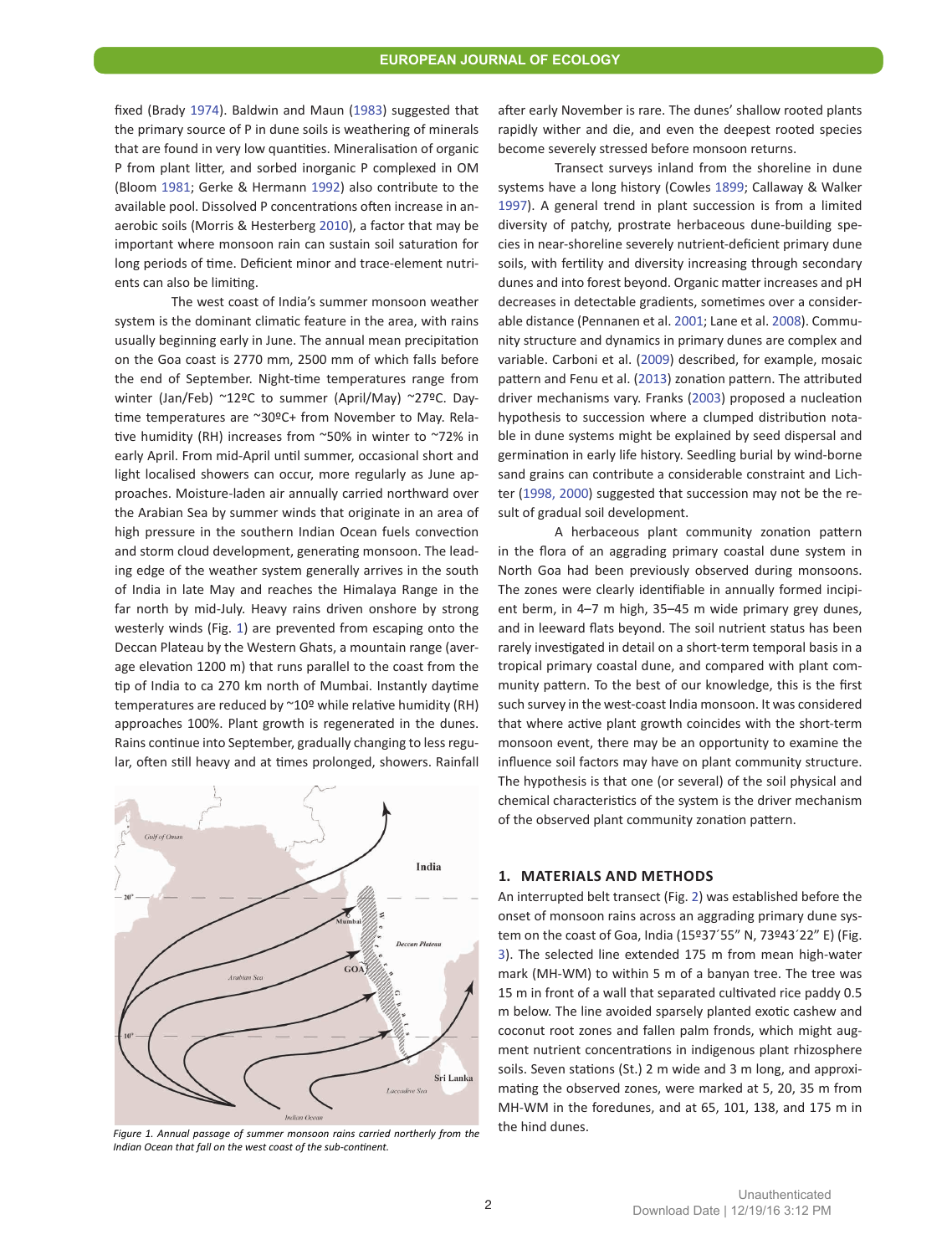<span id="page-3-0"></span>

*Figure 2. Transect line on Morjim (Goa) dune system indicating positions of sample sites (St. 1–7) in metres from mean high-water mark (MH-WM).*

<span id="page-3-1"></span>

*Figure 3. North Goa coastline indicating study-site location.*

A grid quadrat ( $600 \times 600$  mm divided into 100 mm squares) survey of plant frequency was conducted when herbaceous plant biomass was estimated to be maximal, 111 days after monsoon onset. Five quadrats per station were placed by restricted randomisation (Greig-Smith [1983](#page-10-6)) and diversity and abundance of plant species rooted within each of the 36 inner grids recorded. Means are expressed as percentage frequency. Soil samples for chemical analysis were taken from rhizosphere soils ( $n \geq 3$  plants sp.<sup>-1</sup>) to 20 cm depth and thoroughly mixed by hand to give a single homogeneous sample for each station. This was undertaken on five separate occasions (hereafter Series), the first before rains (0 day), three during (20, 67, 129 d), and the last post-rains (189 d), May to November 2010. Airdried 100 g sub-samples were sieved to 2 mm to remove the large OM fraction. Sub-sample analyses followed procedures laid out by Singh et al. [\(2005](#page-11-1)). pH was measured in soil–water suspension in a 1:2 ratio (Elico L1 120 pH meter, ELICO Ltd., Hyderabad, India), electrical conductivity (EC) from the clear extract after pH measurement (Elico CM 180 conductivity meter), organic carbon (OC) by the Walkley and Black ([1934](#page-12-2)) method, factored to give OM percentage by weight, available  $P_2O_5$  by Brays method (Bray & Kurtz [1945\)](#page-10-1) using Bray's No. 1 solution, potassium  $(K_2O)$  and Na by the ammonium acetate method from Hanway and Heidel ([1952\)](#page-11-8), and magnesium (Mg) and calcium (Ca) by a modified ammonium acetate method from Barvah and Barthakur ([1997](#page-10-1)) (Elico flame photometer Unit 21). The available micronutrient iron (Fe) was assessed from foredune rhizosphere soils on one occasion only by the DTPA-CaCl<sub>2</sub>-TEA method (Lindsay & Norvell [1978\)](#page-11-7) using an atomic absorption spectrophotometer AAS-EC Electronics Corps of India Element AS AAS 4139. Ammonium-N (NH<sub>4</sub>-N) partial transect data for stations 4–7 only were obtained by titration procedures described in Indian Bureau of Mines ([2004](#page-11-9)) and analysed by Italab Ltd., Madgaon, Goa, India. Further sets (St. 1–7) of samples were extracted during February and May of the following dry season and Na concentrations analysed.

Measurements of soil physical properties were conducted, without repetition, during the course of the study. Sand grain particle size, an estimate of aggregation, was measured by gently passing air-dried 50 g samples (*n* = 3) from each station through nested 1003, 500, 250 and 52 µm sieves (Cheetham et al. [2008](#page-10-3)), after first removing the large OM fraction above 2 mm. Proportions were derived gravimetrically. Soil water content samples (*n* = 5 from each station, homogenised) were extracted 1 h and 4 days after rain to 20 cm depth. Percentage water was determined gravimetrically after drying at 105ºC for 6 h. Silt–clay fraction was assessed by water column suspension using the hydrometer method (Singh et al. [2005\)](#page-11-10). Rainfall data were obtained from India Meteorological Department station, Panjim, Goa, situated on the coast 21 km south of the research site.

A correlation matrix was constructed of mean chemistry data (5 temporal datasets  $\times$  9 variables), soil physical properties and plant distribution over the transect length. Further examination was made of variation between the five temporal datasets within each of the chemistry variables and correlated with rainfall figures cumulated up to and including each of the sampling dates. Graphics were drawn in Microsoft Excel 2007 (USA). Gradient analysis and analysis of variance (ANOVA) where pairwise comparisons were made by Tukey's Honestly Significant Difference (HSD) test at *P* = <0.05 (Hsu 1996) were carried out in Minitab 16 (Minitab Inc., USA). ANO-VA was applied to spatial- and temporal-scale data. Canonical correspondence analysis (CCA) and de-trended canonical correspondence analysis (DCCA) were carried out in the CANOCO v4.51 package (Microcomputer Power, Ithaca, NY). The length of the longest gradient from DCCA was 2.7, suggesting there was no need for a DCCA over a CCA. Using the nomenclature of CANOCO, the plant species × location (i.e. distance of the transect stations from the strand) data matrix was compared with study-period mean soil chemistry × location data matrix (as "environmental variables"). Plant species data were log(*x*+1)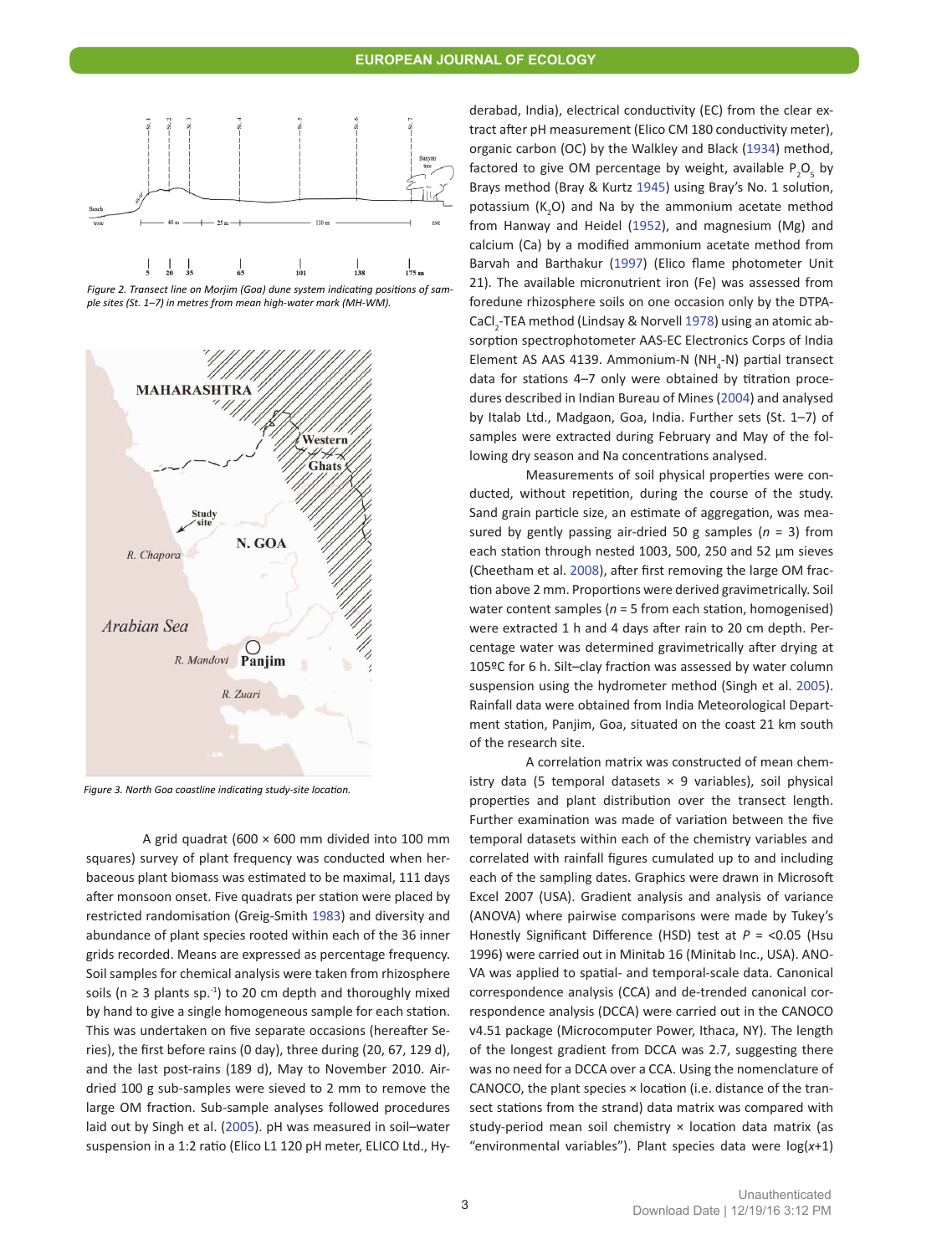transformed and down-weighted for rare species, ensuring that the ordination was not dominated by the most common species, nor overly influenced by the rare species. Pearson's correlation coefficient was used to relate patterns of plant and soil chemistry data over the transect and applies to all references to correlation in the text. Pearson's was also used as a test where CCA indicated association. Simpson's index of diversity (1-D) was used as a measure of species diversity over distance in the plant community.

## **2. RESULTS**

#### **2.1. Plant community**

All of the plant species encountered were prostrate. A 100% frequency was found only in the ubiquitous grass species *Ischaemum indicum*, at the furthest inland station, all other recorded frequencies indicating a patchy distribution. Table 1 further suggests plant zonation, with *Ipomoea pes-caprae* and *Spinifex littoreus* restricted to the foredunes, the leguminous forb *Alysicarpus vaginalis* and *Perotis indica* to the two stations furthest from the strand. Ten of the 13 species recorded were

|                                                         | St.1                 | St. 2                    | St.3                  | St.4                  | St.5                  | St.6                  | St.7                  |
|---------------------------------------------------------|----------------------|--------------------------|-----------------------|-----------------------|-----------------------|-----------------------|-----------------------|
| Distance from strand (m)                                | 5                    | 20                       | 35                    | 65                    | 101                   | 138                   | 175                   |
| Species                                                 | %                    | %                        | %                     | %                     | %                     | %                     | %                     |
| Spinifex littoreus (Burm.f.) Merr.<br>(Poaceae) (P;C)   | 13.75<br>$(\pm 9.5)$ | 37.50<br>$(\pm 14.1)$    | $\overline{a}$        | $\overline{a}$        | $\overline{a}$        | ÷.                    |                       |
| Ipomoea pes-caprae (L.) R.Br.<br>(Convolvulaceae) (P;C) | 56.25<br>$(\pm 9.4)$ | 2.50                     | 10.42                 |                       |                       |                       |                       |
| Digitaria adscendens (H.B.K.)<br>(Poaceae) (P;C)        | 12.50                | 1.25                     | L.                    | 1.25                  |                       |                       |                       |
| Launaea fallax Jaub. & Spach<br>(Asteraceae) (B/P; C)   | 2.50                 | $\overline{\phantom{a}}$ |                       | 1.25                  | 6.25                  | 1.25                  |                       |
| Cyperus arenarius Retz.<br>(Cyperaceae) (P)             | 1.25                 | 6.25                     | 21.25<br>$(\pm 2.8)$  | 48.75<br>$(\pm 8.9)$  | 3.75                  | 15.00<br>$(\pm 7.2)$  |                       |
| Digitaria stricta Roth.<br>(Poaceae) (A)                |                      | ÷,                       | L.                    |                       |                       | 2.50                  |                       |
| Waltheria indica L.<br>(Sterculiaceae) (P)              | L,                   | L,                       | L                     | 8.75                  | 51.25<br>$(\pm 15.6)$ | 15.00<br>$(\pm 9.5)$  |                       |
| Dactyloctenium aegyptium L.<br>(Poaceae) (A;NR)         |                      | L.                       | $\overline{a}$        |                       | 12.50                 | 20.00<br>$(\pm 8.7)$  | 21.25<br>$(\pm 5.7)$  |
| Zoysia matrella (L.) Merr.<br>(Poaceae) (P;C)           |                      | $\overline{a}$           | L.                    |                       | 53.75<br>$(\pm 10.9)$ | 55.00<br>$(\pm 17.1)$ | 28.75<br>$(\pm 13.0)$ |
| Panicum repens L.<br>(Poaceae) (P;C)                    |                      | ÷.                       | L.                    |                       | 5.00                  |                       |                       |
| Alysicarpus vaginalis L.<br>(Fabaceae) (P;NR)           | L.                   | $\sim$                   | $\overline{a}$        |                       |                       | 12.50                 | 27.50<br>$(\pm 17.9)$ |
| Perotis indica L.<br>(Poaceae) (A)                      | ÷,                   | ÷,                       | ÷.                    | L.                    |                       |                       | 1.25                  |
| Ischaemum indicum (Houtt.) Merr.<br>(Poaceae) (P)       | 8.75                 | 61.25<br>$(\pm 4.7)$     | 71.25<br>$(\pm 5.78)$ | 68.75<br>$(\pm 15.0)$ | 33.75<br>$(\pm 16.5)$ | 75.00<br>$(\pm 14.8)$ | 100.00                |
| Simpson's Index of Diversity<br>$(1-D)$                 | 0.646                | 0.595                    | 0.871                 | 0.596                 | 0.745                 | 0.774                 | 0.646                 |

*Table 1. Plant species rooted frequencies in 7 stations on the transect*

SD in parenthesis. Overall Simpson's Index of Diversity (1-D) = 0.816. A = annual, B = biennial, C = clonal, NR = nodal rooting, P = perennial.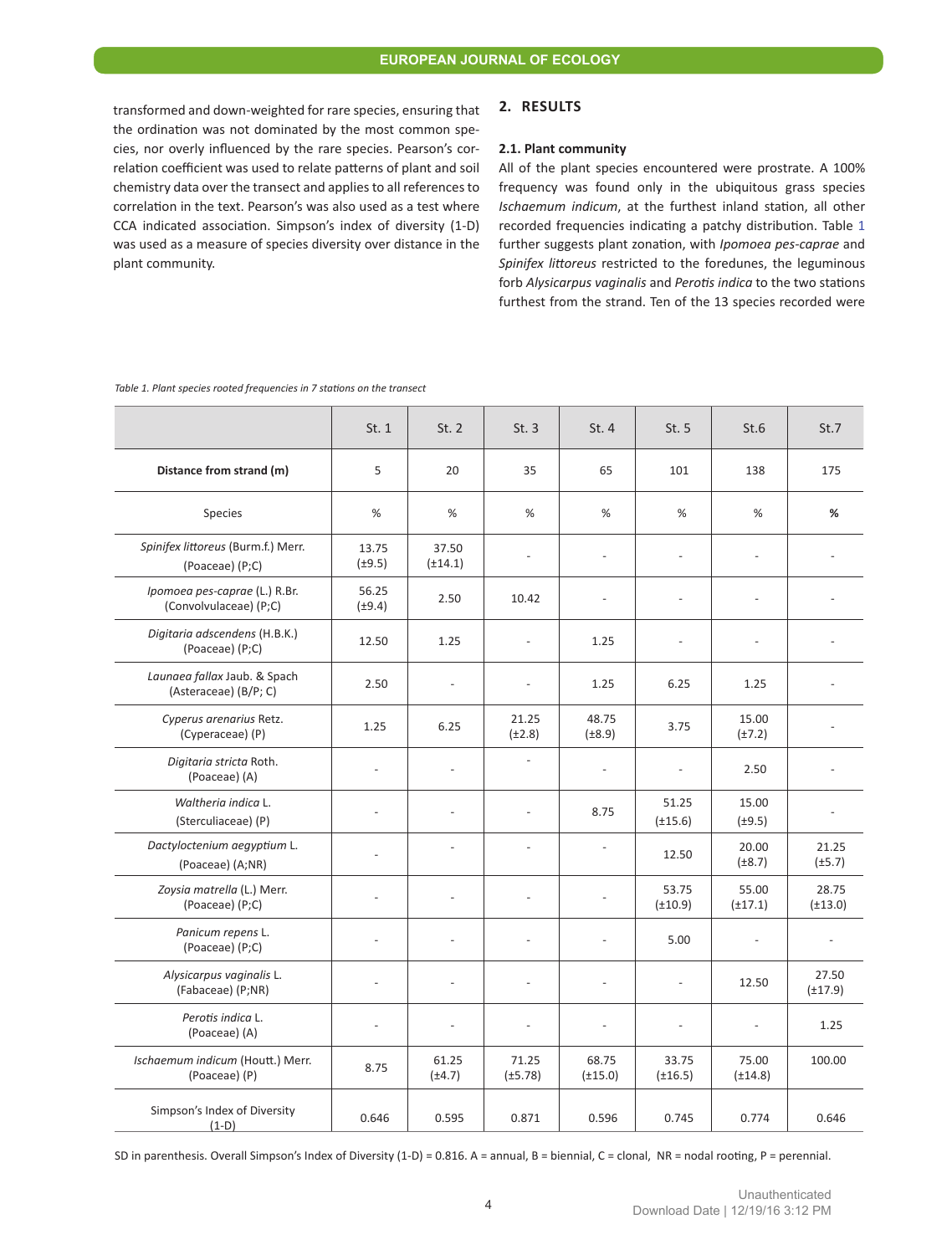perennials, seven clonal in habit. All eight Poaceae species were  $C_4$  (Waller and Lewis [1989](#page-12-3)), five were clonal perennials, and one of the three annuals, *Dactyloctenium aegyptium*, was nodal-rooting. All perennials except *I. indicum* were rooted deeply, particularly genets of *I. pes-caprae* (Duvall [1992](#page-10-7)) and *S. littoreus* in the foredunes. Simpson's index of diversity  $(1 - D)$ was characteristic of coastal dunes, low in stations and overall (Table 1).

#### **2.2. Silt/clay, soil-water and sand-grain particle size**

<span id="page-5-1"></span>*ents (n=5)*

Soil silt/clay fraction was negligible up to St. 7 where there was a three- to six-fold increase that, in real terms, remained very low (Fig. [4](#page-5-0)). There was a significant positive correlation of silt/clay with mean  $P_2O_{5}$  $P_2O_{5}$  $P_2O_{5}$ , NH<sub>4</sub>-N, Mg, OM and K<sub>2</sub>O (Table 2). Soil water content assessment (Fig. [5](#page-5-2)) indicated higher levels of retention in the two stations furthest inland. Correlation indicated significant similarity in the two datasets (Table [2](#page-5-1)), 1 h after rain and 4 d after rain. There was significant correlation

of 1 h mean and highly significant correlation of 4 d mean soil water content with OM (Table [2](#page-5-1)). A significant negative correlation was found between < 52 µm sand-grain particle size data (Fig. [6](#page-5-3)) and 1 h soil water content, and a significant positive correlation between 250–500 µm sand-grain particles and 1 h soil water (Table [2](#page-5-1)). The two sand grain fractions made up > 97.5% of the matrix overall. Rubification of the soil was clearly observed at St. 7, a transition from psamment inceptisol to humic mollisol soil (USDA NRCS n/d) occurring in just 1 to 2 m of transect length.

#### **2.3. Soil chemistry characteristics**

Mean pH (Fig. [7](#page-6-0)a) followed a general trend towards acidity after an initial slight increase in St. 2 on the crest of the foredunes, and decreased sharply in the last station where the variation over time was greatest. There was an overall increase in mean acidity by almost one order of magnitude (range pH 5.4–7.2). Analysis indicated a transect-wide pH gradient across the system (mean  $pH = 6.953 - 0.006*t$ ) where mean  $pH$  was *Table 2. Significant Pearson's correlations between silt/clay, soil H2O and nutri* calculated over the sample time points (Series 1–5) and *t* = *-*

| Variables                              | r        | P       |  |
|----------------------------------------|----------|---------|--|
| Silt/clay & OM % d.w.                  | 0.919    | 0.014   |  |
| Silt/clay & NH -N                      | 0.966    | 0.004   |  |
| Silt/clay & $P_2O_5$                   | 0.860    | 0.031   |  |
| Silt/clay & Mg                         | 0.925    | 0.012   |  |
| Silt/clay & K <sub>2</sub> O           | 0.883    | 0.024   |  |
| $H_1O_1h_8H_1O_4d$                     | 0.765    | 0.045   |  |
| H <sub>2</sub> O 1 h & O M             | 0.738    | 0.038   |  |
| $H2O$ 4 d & OM                         | 0.990    | < 0.001 |  |
| $H2O$ 1 h & <52 $\mu$ m                | $-0.861$ | 0.030   |  |
| H <sub>2</sub> O 1 h & 250-500 $\mu$ m | 0.820    | 0.045   |  |

<span id="page-5-2"></span>

*Figure 5. Soil water retention in transect stations. (*♦ *= 1 h, □ = 4 d after rain)*

<span id="page-5-3"></span>

*Figure 6. Mean sand-grain particle sizes, > 97.5% of the matrix. Error bars are SD of three replicates.*

<span id="page-5-0"></span>

*Figure 4. Silt/clay fraction in transect stations.*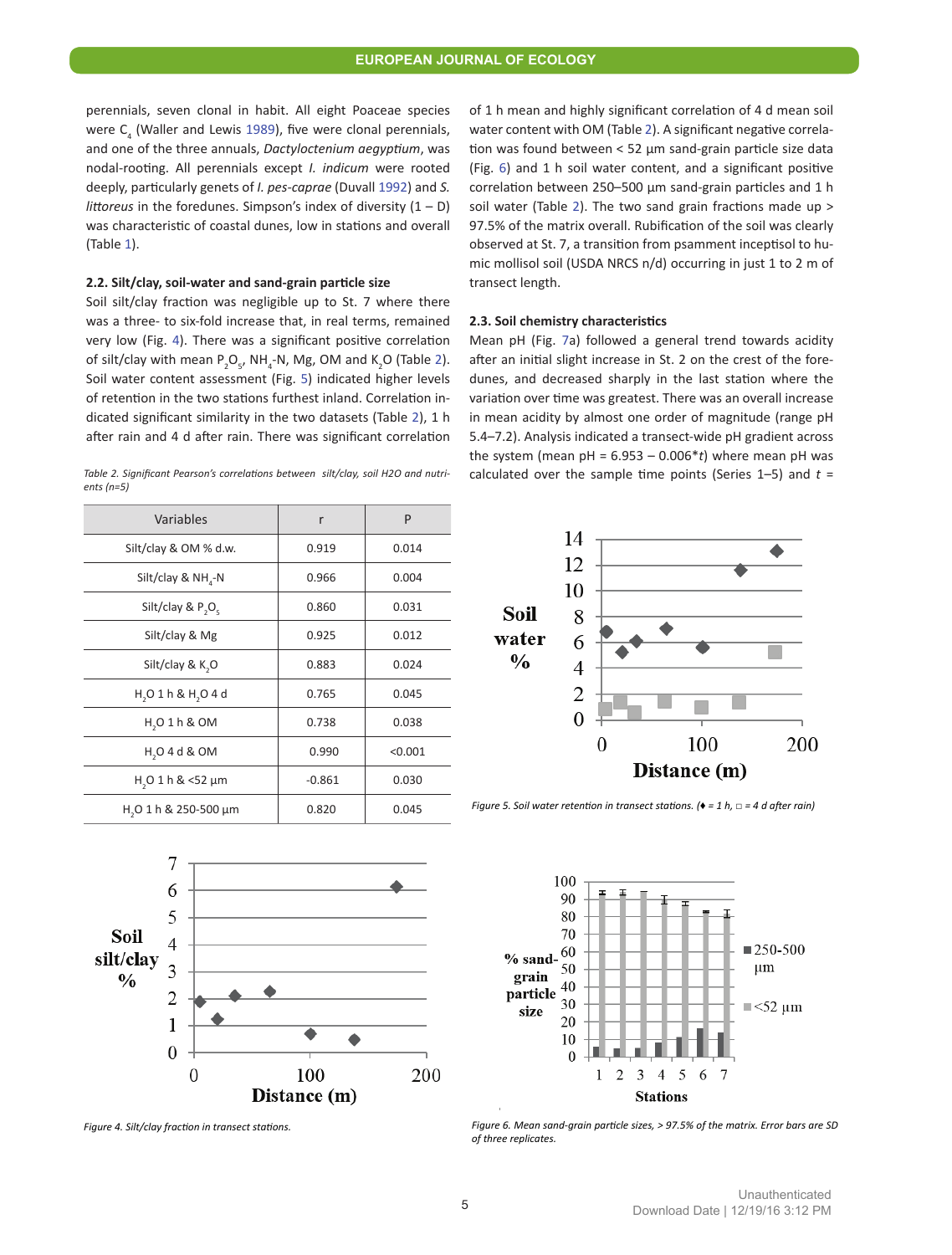

<span id="page-6-0"></span>.

*Figure 7. Scatter diagrams of soil chemistry analyses. St. 1–7 distances from MH-WM: 5, 20, 35, 65, 101, 138 and 175 m. Time-series sample retrieval: \_\_\_\_0 day: \_\_\_\_\_20 d: \_\_\_\_\_67 d: \_\_\_\_\_129 d: \_\_\_\_\_189 d.*

locations along the transect. The mean absolute % error . (MAPE) was 1.820, mean absolute deviation (MAD) 0.119 and mean squared deviation (MSD) 0.019; all accuracy measures indicate a robust fit (Hobai [2009](#page-11-4)). There were no other similarly clear gradients. Electrical conductivity (Fig. [7b](#page-6-0)) varied throughout the monsoon, particularly in St. 2–5 where the maximum range (0.49 dS  $m<sup>-1</sup>$ ) exceeded SD in the period prior to the onset of monsoon rains. Days 129 (Series 4) and 189 (Series 5) concentrations were comparatively low. OM (Fig. [7](#page-6-0)c) was <0.5% in St. 1–6, and up to  $4 \times$  higher (range maximum 2.12%) in St. 7 after the onset of rain. A pattern similar to OM was shown in the partial data set of  $NH_{4}$ -N (Fig. [7](#page-6-0)d), low and even distribution of plant-growth limiting concentrations (mean 0.01%) in St. 4–6 with a sharp increase in St. 7 (mean 0.03%, range up to 0.06%) where there was a reduction on cessation of rains. Canonical correspondence analysis (Fig. [8](#page-6-1)) and correlation (Table [3](#page-7-0)) indicated a transectwide significant negative association between pH and OM and between pH and  $P_2O_5$ . The pH and OM in the partial St. 1–3 transect, however, showed no significant relationship, yet in the partial St. 4–7 transect, there was a significant negative correlation. Interestingly, there was no significant correlation between partial transect St. 4–7  $NH_{4}$ -N and OM (Table [3](#page-7-0)). Plant-available  $P_2O_5$  (Fig. [7](#page-6-0)e) concentrations were notably variable both spatially and temporally. There was nevertheless a negative correlation of mean  $P_2O_5$  with mean pH and a highly significant positive correlation with mean OM (Table [3](#page-7-0)). The greatest variation in Na levels (Fig. [7](#page-6-0)f) was in St. 3 on the back-slope of the foredunes and in St. 4, high levels recorded prior to rains (up to range maximum 180  $\mu$ g g<sup>-1</sup>),

<span id="page-6-1"></span>

*Figure 8. CCA triplot showing ordination of plant species (triangles), transect stations locations (circles) and mean soil chemistry data (arrows). For full list of species names, see Table 1. The two axes jointly explain 70.9% of the variation.*

rapidly leached to comparatively low levels (mean < 55 µg  $g^{-1}$ ) after the onset of monsoon rain. There was no significant correlation of mean Na with EC over the transect length. Levels of Na concentrations in samples collected during the following hot, dry months of February and May (Fig. [9](#page-7-1)) indicated a significant correlation ( $r = 0.872$ ;  $P = 0.010$ ) between the two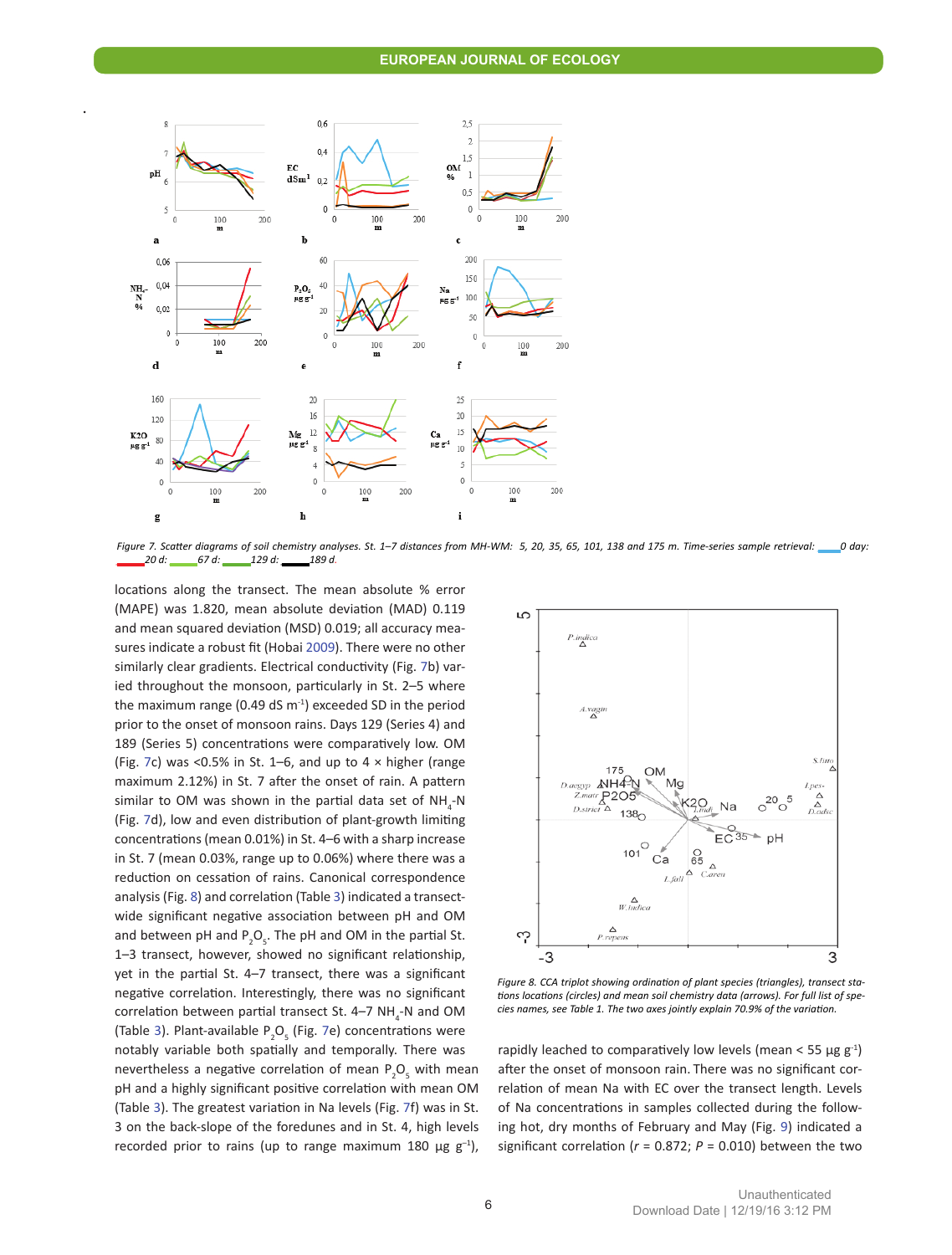| Variables                          | r        | $\overline{P}$ |             |
|------------------------------------|----------|----------------|-------------|
| pH & OM                            | $-0.813$ | 0.047          |             |
| pH & P <sub>2</sub> O <sub>c</sub> | $-0.887$ | 0.022          |             |
| pH & OM                            | $-0.593$ | n/s            | $(St. 1-3)$ |
| pH & OM                            | $-0.948$ | 0.007          | $(St. 4-7)$ |
| OM & $NH_{4}$ -N                   | $-0.731$ | n/s            | $(St. 4-7)$ |
| OM & $P_2O_5$                      | 0.959    | 0.005          |             |
| OM & Mg                            | 0.811    | 0.048          |             |
| K <sub>,</sub> O & Mg              | 0.877    | 0.025          |             |

<span id="page-7-0"></span>*Table 3. Spatial-scale correlations between mean soil chemistry characteristics over 7 stations*

<span id="page-7-2"></span>*Table 4. Correlations of transect variables in soil chemistry analyses over time, Series 1-5*

| <b>Variables</b>           | r        | $\mathsf{P}$ |
|----------------------------|----------|--------------|
| pH & EC                    | 0.992    | 0.026        |
| pH & K <sub>2</sub> O      | 0.929    | 0.022        |
| EC & OM                    | $-0.943$ | 0.016        |
| EC & Na                    | 0.962    | 0.009        |
| <b>EC &amp; K,O</b>        | 0.876    | n/s          |
| Ca & Mg                    | $-0.975$ | 0.005        |
| $NHa-N$ & K <sub>2</sub> O | 0.920    | 0.027        |
| OM & Na                    | $-0.853$ | n/s          |
| OM & K <sub>2</sub> O      | $-0.878$ | 0.050        |

n/s = non-significant

data sets, and ANOVA indicated significant difference (*F* = 25.1; *P* = 0.001). The May data set mean was 30.2% lower than that recorded in February. There was no correlation between the dry season data sets and monsoon season mean data.  $\text{K}_{2}\text{O}$  (Fig. [7](#page-6-0)g) showed greatest variability in St. 4 where pre-monsoon maximum range was singularly high at  $>$  150 µg g<sup>-1</sup>. Canonical correspondence analysis indicated that there was association between K<sub>2</sub>O and Mg (Fig. [7](#page-6-0)h), confirmed by significant correlation (Table [3](#page-7-0)). There was no significant correlation between Ca (Fig. [7](#page-6-0)i) and any other variable. ANOVA indicated a spatial (i.e. distance of stations from the MH-WM) effect on three of the variables, pH (F = 15.98; *P* = < 0.001), OM (*F* = 12.96; *P* = < 0.001) and NH<sub>4</sub>-N (F = 8.83; P = 0.001). Canonical correspondence analysis confirmed that there were no soil chemistry . patterns consistent with plant community zonation structure over the length of the transect excepting an indication of *I. pescaprae, S. littoreus* and *Digitaria adscendens* constraint to Narich foredune zones.

Analyses of the five temporal data sets within each of the chemistry variables are an indication of the changes that have occurred in soil chemistry over the time period. There was (Table [4](#page-7-2)) significant positive correlation between pH and EC, between pH and K<sub>2</sub>O, between EC and Na and between NH<sub>4</sub>-N and  $K_2$ O. There was significant negative correlation between EC and OM and between Ca and Mg, and between OM and K<sub>2</sub>O, suggesting K<sub>2</sub>O is not complexed in OM. There was no significant correlation between EC and  $K_2$ O, nor between OM and Na, an indication that Na is also not complexed in OM. ANOVA showed that (a) EC: Series 1 was significantly greater than (*F* = 8.07; *P* = 0.015), and Series 5 significantly less than, Series 2, 3 and 4; b)  $P_2O_5$ : Series 4 was significantly greater than Series 3 (*F* = 13.61; *P* = 0.003) and differences in the other three series non-significant; (c) Ca: Series 4 and 5 were significantly greater than Series 1, 2 and 3 (*F* = 12.40; *P* = < 0.001); (d) Mg: Series 4

n/s = non-significant. Data retrieval time points: 0, 20, 67, 129, 189 d.

<span id="page-7-1"></span>



<span id="page-7-3"></span>

*Figure 10. Rainfall over the study period, data set at 7 d intervals.*

and 5 were significantly less (*F* = 35.37; *P* = < 0.001) than Series 1,2 and 3; and (e) Na: pre-monsoon Series 1 was significantly greater  $(F = 7.08; P = 6.001)$  than the four following series. There was no significant correlation between rainfall (Fig. [10\)](#page-7-3) and any of the soil chemistry factors.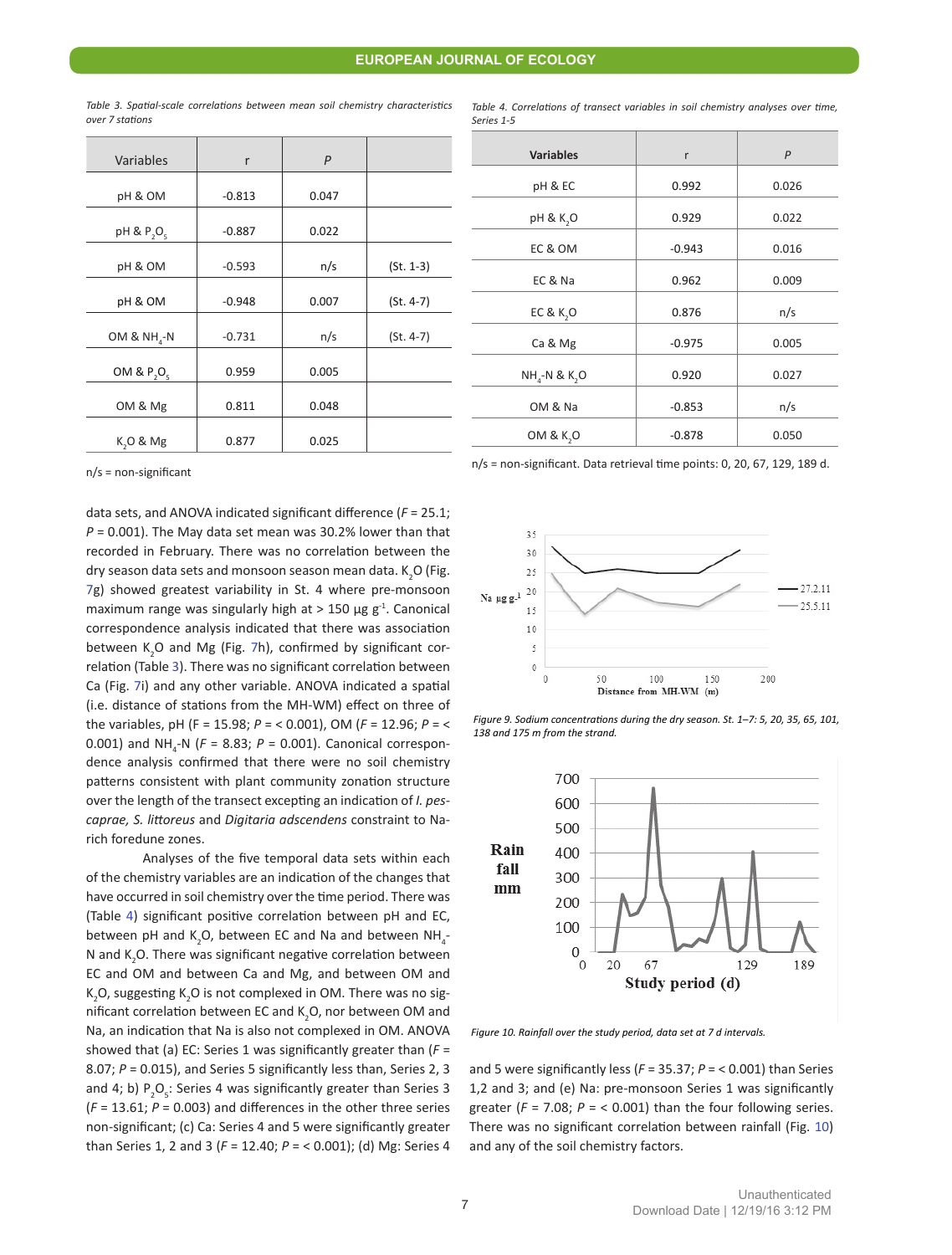#### **3. DISCUSSION**

Despite the primary system ostensibly being simple, the survey results suggest considerable complexity. The plant community was composed of dune-building species, with CCA clearly supporting the initial observation of a zonal distribution pattern. Whether *I. pes-caprae, S. littoreus* and *D. adscendens* restriction to foredunes corresponds to the Na vector in CCA that indicates enrichment in the region, or not, is inconclusive. The Na data were inflated by the very high concentrations recorded before the onset of rain and ensuing increase in plant growth activity, and as the first two species are common in foredunes of tropical systems (Duvall [1992](#page-10-7)), genotypic characteristics cannot be discounted. On the mobile seaward face, the clonal perennial grass *D. adscendens* was established, but not in any of the other stations. This may be the first report of the occurrence. Excepting *I. indicum*, only two further species, *Launaea fallax*  and *Cyperus arenarius*, were recorded in the foredune region, the remaining species variably occupying the stations in the behind-dune region only. *Launaea fallax*, *C. arenarius* and *Waltheria indica* appeared intolerant of the higher nutrient status of St. 7 and the forb *A. vaginalis* was restricted to the last two stations. *Digitaria stricta* and *Perotis indica*, two of the annual grasses, were each recorded in one station only, both at very low frequency. The ubiquitous perennial *I. indicum* appeared to struggle on the seaward dune face but was established in all other stations. Inexplicably there was a lower frequency indicated at St. 5. A number of the perennial herbaceous species displayed considerable plasticity, particularly the shallow-rooted *I. indicum*, which has adopted an ephemeral lifestyle. Plant physiology (62% of the community are fine-leaved  $C_4$  grasses, 77% are perennials, 46% clonal species) indicates adaptation to hostile conditions such as high winds that increase transpiration, mechanical damage from abrasion, intense radiation and elevated Na concentrations. Sodium concentrations can affect zonation (Mariko et al. [1992](#page-11-2); Wilson & Sykes [1999\)](#page-12-4) but here there was no clear indication of correlation with plant community structure. Plant zonation has also been attributed to sand-particle aeolin movement and consequent seedling burial (Moreno-Casasola [1988](#page-11-2) and references therein; Dech & Maun [2005](#page-10-8)). The distribution of fine <52 µm sand-grain particles in this system indicates considerable surface mobility, significant aggregation occurring only beyond 101 m from MH-WM. Windblown sand over the beach certainly irritates sun-bathers at times!

Species diversity was low in all stations, and variable, typical of primary dune systems (Ranwell [1972](#page-11-11); Maun [2009](#page-11-2)), indicating, according to some evidence, long-term ecosystem instability (de Mazancourt et al. [2013](#page-11-2); Yadav & Mishra [2013](#page-12-5)). The data suggest plant/plant facilitation, or at least non-competitiveness, where correlations between frequencies of *I. pescaprae* and *D. adscendens* in St. 1-4, *L. fallax* and *W. indica* St. 4-6, and *D. aegyptium* with *Zoysia matrella* St. 5–7 were significantly positive. The plants are affected by observed wind-shear that contributes to the general prostrate habit, a common strategy that helps reduce transpiration and therefore desiccation (Huang & Fry [1999](#page-11-4); Ripley & Pammenter [2004](#page-11-11)). Plant cover was visibly patchy, even in the higher frequency St. 7 region, contributing to soil evapo-transpiration.

Analyses of mean soil chemistry revealed that the only clear gradient across the system was pH, a feature commonly found in studies of coastal dune systems (Lichter [1998](#page-11-7); Gormally & Donovan [2010](#page-10-6)). Other gradients often reported over more extensive systems, e.g. OM, NH<sub>4</sub>-N and salinity (Maun [2009;](#page-11-2) Gilliam & Dick [2010](#page-10-6)), showed no clear delineation in the current study. OM and NH<sub>4</sub>-N concentration remained very low up to St. 7 where there was a sharp increase, in real terms still deficient (c.f. Willis & Yemm [1961](#page-12-4), Lammerts & Grootjans [1997](#page-11-0)), yet sufficient to support a 33% increase in plant frequency over the previous station. The data suggest OM is the principal limiting factor in the system (Sprengel-Liebig Law of the Minimum; see van der Ploeg et al. [1999](#page-12-6)). Kachi & Hirose ([1983](#page-11-12)) suggested that low supply of inorganic N in a Japan coastal dune system was attributable to restriction of mineralisation and nitrification of OM by low water-holding capacity of sand. The circumstances may be different in monsoon-rain-saturated soils, however, as indicated by a lesser availability pre- and post-monsoon, perhaps a result of desiccation in hot, dry winter-season sands. The negative transect-wide correlation of pH with OM conforms to common soil chemistry activity where microbial OM degradation activity increases acidity (Brady [1974](#page-10-1); Yan et al. [1996](#page-12-7)), a sharp increase in  $OM/NH<sub>4</sub>$ -N concentration and soil water retention coincident with similarly sharp increase in soil acidity at Station 7. The non-significant relationship between pH and OM in St. 1–3, where pH was greater than neutral, and increasing acidity in St. 4–7 where a negative correlation was highly significant, supports this feature. The OM levels recorded up to St. 7 were similar to results found in south India by Karthikeyan and Selvaraj ([2009](#page-11-12)), 0.12–0.67% (range 0.18–0.34% in the current study), as were  $P_2O_5$  levels, 15.5–53.6  $\mu$ g g<sup>-1</sup> (range 4.2–50.0  $\mu$ g  $g^{-1}$  in the current study). The negative correlation of pH with P<sub>2</sub>O<sub>5</sub> and CCA, indicating a positive correlation of mean OM with  $P_2O_5$ , suggests that a large proportion of plant-available PO<sub>4</sub> may be complexed in OM. This would not be bound directly to humic molecules however, but metals, particularly Fe and aluminium (Al) complexed in the humic substances (Gerke [2010](#page-10-2)). There was also significant positive correlation of OM, and  $P_2O_5$ to a lesser extent, with silt/clay content. Correlations between silt/clay and both OM and  $NH_{4}$ -N were highly significant. What proportion of silt/clay (around 2% in total in St. 1–6 and slightly > 6% in St. 7) might be flocculated with OM particles cannot be ascertained. At the recorded EC range 0.02 to  $>$  0.35 dS m<sup>-1</sup>, the Sumner et al. ([1998](#page-11-10)) nomogram suggests clay particles might rather be dispersed. Monsoon rain wetting–drying cycles may have a considerable effect on the dynamics of flocculation/dispersal.

Sodium is often equated with EC and here there was correlation between the two on the temporal scale. High salinity is described as a major limiting factor in plant growth in coastal dune systems (Wilson & Sykes [1999](#page-12-4)) and indeed a general halophyte adaptation is demonstrated by reduced biomass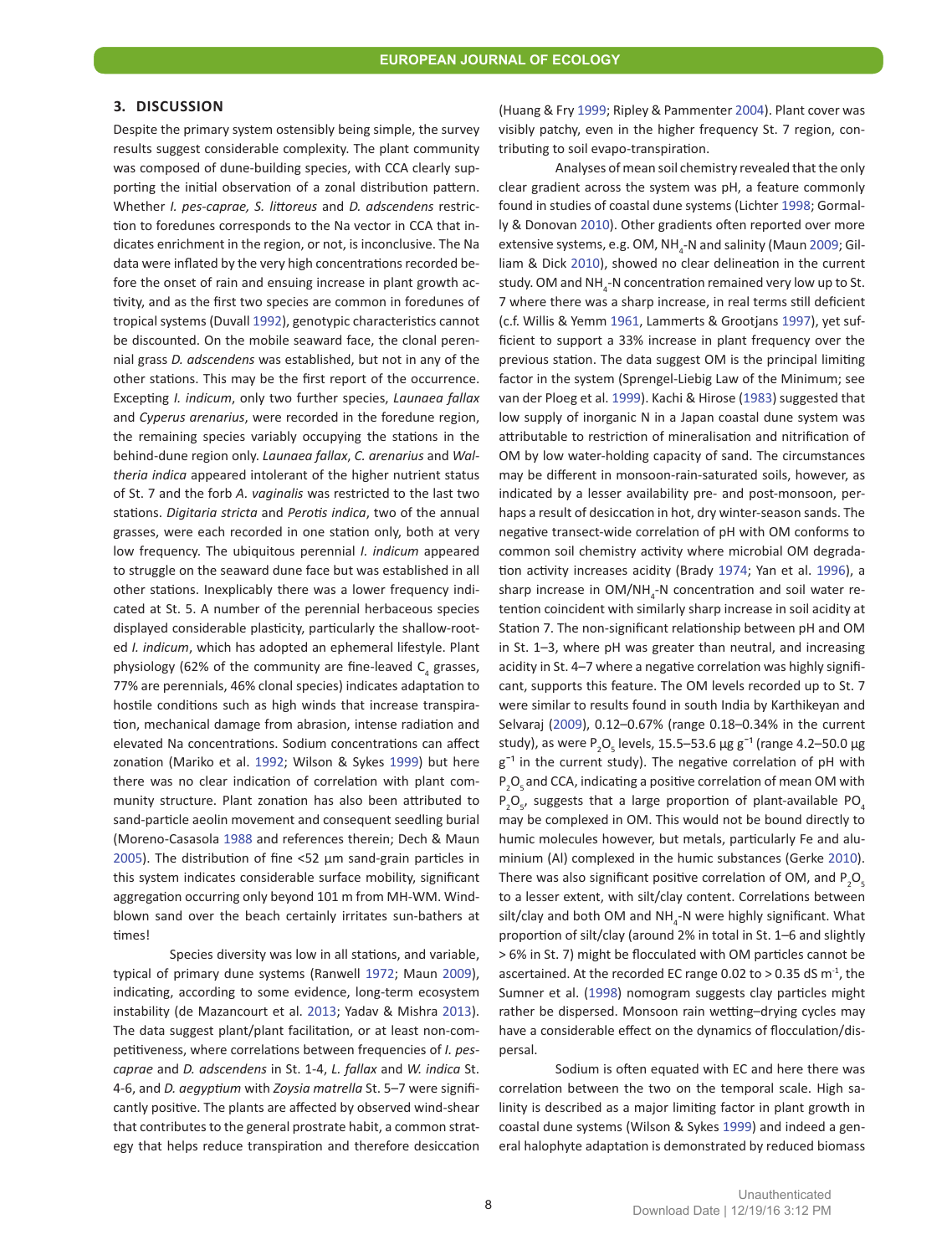production and plants remaining prostrate, as was apparent here. Levels at which NaCl become toxic vary with plant species. Sahrawat et al*.* ([2009](#page-11-1)) found that salt-sensitive pigeonpea (*Cajanus cajan* (L.) Millsp) was adversely affected at EC 0.83 dS m<sup>-1</sup>, far greater than levels recorded here. Detrimental effects are often related to osmotic potential reversal affecting water relations, particularly in germination and development at seedling stage (Rozema et al. [1985](#page-11-11)). Sodium has also been shown to affect reduction in plant-available ammonium in some soils (Wali et al. [2003](#page-12-3); Green et al. [2008](#page-10-6)). The Na concentration in coastal dunes in some reports was similar to that found here, e.g. 92 µg g-1 in rhizosphere soils of *Distichlis spicata* (L.) Greene on a Californian dune system (Allen & Cunningham [1983](#page-10-9)). During the monsoon rains, mean concentrations were relatively low (< 55 µg g<sup>-1</sup>), even in the foredune region (75 µg g<sup>-1</sup>; range 55-115  $\mu$ g g<sup>-1</sup>), and anomalously lower still in the analysis of samples from the following dry season. The ratio of  $\sum K^2_O/Ca/$ Mg:Na of 3.3, calculated from mean data, and no significant spatial scale correlation between EC and Na, suggests there is comparatively little saline-induced stress (Munns & Tester [2008](#page-11-2)) to the halophyte plants in this dune habitat, and little detriment to plant growth. The OM and Na temporal correlation is included in Table 4 even though not significant since each is placed in a significantly different group in ANOVA, suggesting Na is not complexed in OM.

Data describing relationships between  $K_2O$ , Ca and Mg have proved complex and not easily explained. Canonical correspondence analysis and correlation indicate association of Mg with OM, but stronger with silt/clay, suggesting the mineral resource may be complexed more in silt/clay. Further, there is greater significant correlation of  $K_2O$  with silt/clay than with OM, suggesting K<sup>+</sup> is also complexed to a greater extent in silt/ clay. This interpretation is supported by a significant  $K_2O$  and Mg correlation. Yet there was a significant positive correlation between OM and the silt/clay fraction, suggesting a high degree of flocculation rather than the dispersion suggested above. High  $K_2$ O concentrations accumulated in the soil as a result of leaching by early heavy rains may have had an antagonistic effect on the uptake of Ca and Mg (Jakobsen [1993](#page-11-6)). There was negative correlation between  $K_2O$  and OM and positive correlation between K<sub>2</sub>O and NH<sub>4</sub>-N on the temporal scale that seems anomalous where  $NH_{4}$ -N is derived from OM. There was no significant correlation between Ca and any other factor. Calcium ions help clay particles to flocculate by neutralising negative charges, thus reducing the repulsive forces between them, and form a "bridge" between humic acids and clay aggregates (Muneer & Oades [1989](#page-11-2)). However, Fe- (mean 8.36  $\mu$ g g<sup>-1</sup> in foredune soils) and Al- (not analysed) oxides are also strong flocculants, and can reduce the available surface area for adsorption of OM onto clay particle (Six et al. [2002](#page-11-10)). An interesting phenomenon from analyses of Ca and Mg is a clear temporal interchange in the last two time-series. ANOVA indicated significant differences between datasets ( $F = 5.14$ ;  $P = 0.043$ ), the juxtaposition possibly the result of decreasing rainfall and leachate rates (Amezketa [1999](#page-10-9); Bronick & Lal [2005\)](#page-10-1) as monsoon rains abated.

The calculation of Ca:Mg concentration ratios, however, shows 1:1 in the first two Series, 1:1.7 in Series 3, and 3.5:1 and 3.35:1 in Series 4 and 5, respectively. Dontsova and Norton ([2001\)](#page-10-7) described a greater Mg component as having a dispersion effect on clay particles.

Mean spatial  $P_2O_5$  data were found to be significantly correlated with OM that belies extensive variation over time, on occasions deficient, as low as 4  $\mu$ g g<sup>-1</sup>, at other times attaining plant nutrient-sufficiency levels of 40  $\mu$ g g<sup>-1</sup> (Bagyaraj & Balakrishna [2003](#page-10-10)) and more within stations, even within the same time-series. Phosphates released from Ca and Fe in clay and loam soils can be substantial (Pierre & Parker [1927](#page-11-3); Brady [1974](#page-10-1)) but are limited in a tropical primary dune psammite matrix (Sato et al. [2009](#page-11-1)). Low Ca concentrations and no significant correlation between Ca and  $P_2O_5$  indicates that little plant-available  $PO_4$  was sequestered from this resource. Rather, the discussion above suggested PO<sub>4</sub> is sequestered from labile sources hydrolysed from OM-Fe (Al) complex, and to a lesser extent flocculated/dispersed silt/clay fraction, although comparative station by station data of silt/clay content is not available. This singularly large  $P_2O_5$  variation is interesting and should perhaps be investigated further. If it is a general trend in soil PO, availability, it may have a considerable implication in plant nutrition, particularly where, as is the case in primary sand dunes, there is high dependence upon arbuscular mycorrhiza fungal symbiosis (Koske et al. [2008](#page-11-12)).

Soil chemistry data at the temporal scale describes pattern, and thus difference between or similarity in, the transect in each of the time-series. It was surprising to find no significant correlation between rainfall and EC where a relationship was anticipated. It may be that the statistic is suspect, the accumulated precipitation data employed not representative of a soil-water effect on soil chemistry. EC was significantly correlated with Na but ANOVA suggested that the temporal patterns of change differed. Pre-monsoon (Series 1: day 0) EC was significantly greater than post-monsoon (Series 5: d 189), premonsoon significantly greater than Series 2 (d 20) and 3 (d 67) and Series 3 and 4 (d 129) significantly greater than Series 5. However, Na was significantly greater only in Series 1, Series 2–5 being relatively stable. Change in EC also correlated significantly with pH but there were no significant ANOVA differences between series, suggesting that the patterns of change over time may be similar to each other. The correlation between EC and  $K_2O$  was non-significant, and there were no significant ANOVA differences, suggesting K salts have little effect on EC. EC was further correlated with OM, here negatively, but with no significant ANOVA differences. Interpretation is difficult to define where there seems to be little difference in the OM series over distance, St. 1–6 ranging from 0.02–0.05%, and ANOVA indicated distance was the primary influencing factor. Either EC was highly variable and OM was not, or OM, even though in such small concentration, was also highly variable over time. The time-scale used, which was too coarse, did not indicate where the variability may lie.  $K_2O$  was significantly correlated with pH, and again ANOVA indicated a non-significant differ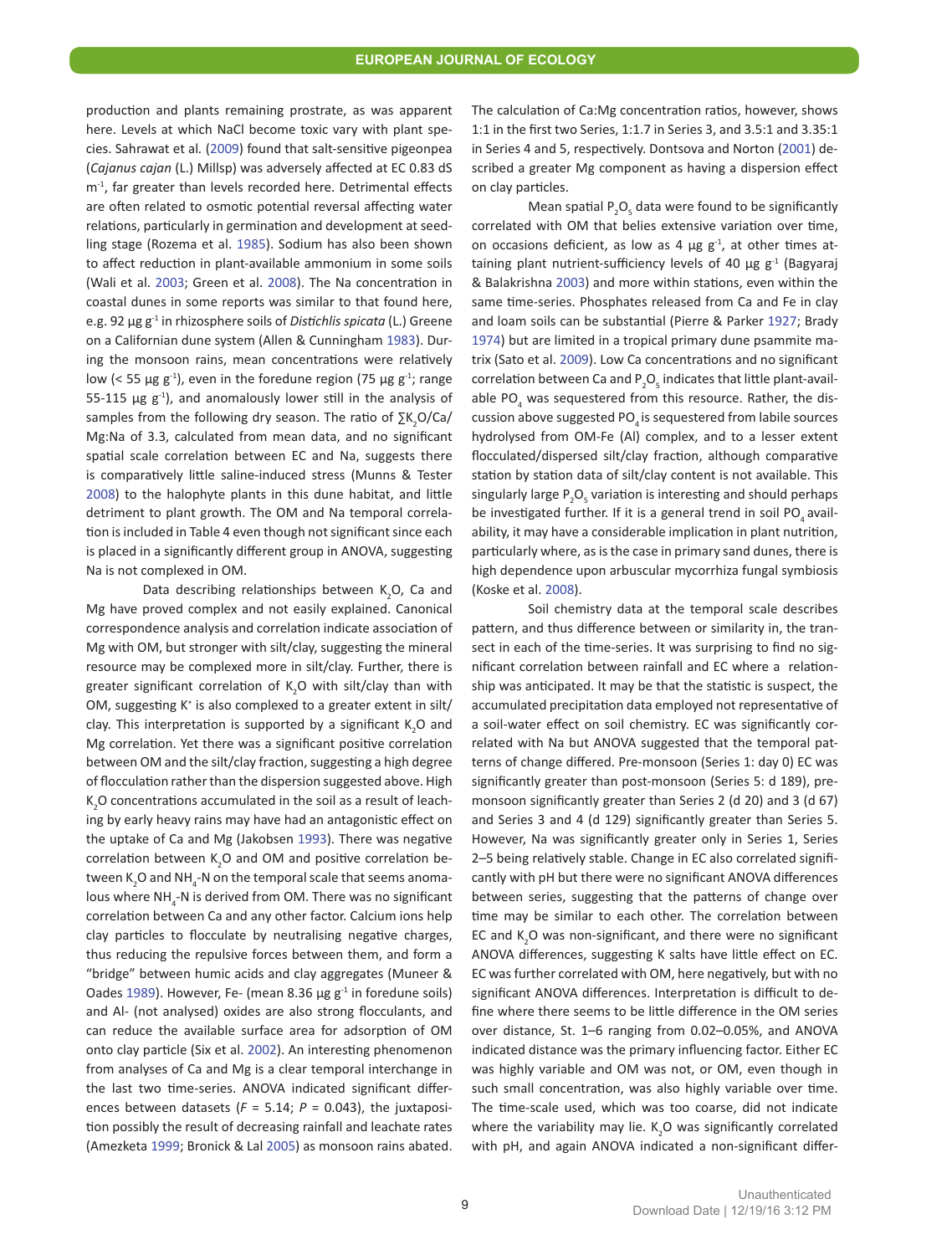ence, suggesting that increasing acidity may be affecting K<sup>+</sup> nutrient availability. OM and  $NH_{4}$ -N were grouped together in ANOVA as might be expected, N having derived from OM. However, the  $K_2O$  and NH<sub>4</sub>-N correlation was significantly positive whereas the  $K_2$ O and OM correlation was significantly negative. Again the statistic is not open to clear interpretation where  $NH_{4}$ -N data were gained from transect region St. 4–7 only. The spatial correlation above has shown distinct pH and OM polar opposites between regions St. 1–3 and St. 4–7 however, and the data may suggest a partitioning of the two. The topographical differences are obvious.

Levels of soil water content 1 h and 4 d after rain showed strongly similar pattern over the transect, both increasing in St 7. Correlation with OM was significant in both instances, strongly so in the 4 d data, indicating, as might be expected, OM was influential in moisture retention after percolation. Negative correlation of soil water content with 52 µm sand-grain particle size and positive correlation with 250–500 µm particle size seems to be at odds where percolation through the larger size might have been anticipated to be the greater. This may be explained by water-retentive OM being instrumental in sand grain aggregation (Six et al. [2004](#page-11-10)).

The study has shown no clear relationship between plant community pattern and soil chemistry data, and revealed no confirmation of what the driving force of zonation might be. Detailed soil analyses in stations along the transect over both time and distance have, however, indicated partition in belowground factors between fore- and behind-dunes regions and further partition, so sharp that it might be termed a 'pedoecotone', at St. 7 where soil-type changed, pH decreased sharply, and soil-moisture retention, nutrient concentrations and plant frequency increased. This may be the first stage in pedogenesis in this ecosystem. Importantly neither partition was wholly evident from plant frequency and diversity analyses alone.

#### *References*

- <span id="page-10-9"></span>Allen E.B. & Cunningham G.L. (1983) Effects of vesicular-arbuscular mycorrhizae on *Distichlis spicata* under three salinity levels. New Phytol., 93, 227–236.
- Amezketa, E. (1999) Soil aggregate stability: a review. J. Sustain. Agri., 14, 83–151.
- <span id="page-10-10"></span>Bagyaraj, D.J. & Balakrishna, A.N. (2003) Interaction between MPS microbes and arbuscular mycorrhizal fungi. In: A.R. Alagawadi, P.U. Krishnaraj & M.S. Kuruvinashetti (Eds.), Mineral Phosphate Solubilization. Dharwad, Karnataka: Dept. of Agicultural Microbiology, University of Agricultural Sciences.
- <span id="page-10-1"></span>Baldwin, K.A. & Maun, M.A. (1983) Microenvironment of Lake Huron sand dunes. Can. J. Bot., 61, 241–255.
- Barvah, T.C. & Barthakur, H.P. (1997) A Textbook of Soil Analysis*.* New Delhi: Vikas Pub. Ltd.
- Bloom, P.R. (1981) Phosphorus adsorption by an aluminum-peat complex. Soil. Sci. Soc. Am. J., 45, 267–272.
- Brady, N.C. (1974) 8th edn. The Nature and Properties of Soils. New York: MacMillan Publishing Co. Inc.
- Bray, R.H. & Kurtz, L.T. (1945) Determination of total, organic and available forms of phosphorus in soils. Soil Sci., 59, 39–45.
- Bronick, C.J. & Lal, R. (2005) Soil structure and management: a review. Geoderma, 124, 3–22.
- <span id="page-10-3"></span>Callaway, R.M. & Walker, L.R. (1997) Competition and facilitation: a synthetic approach to interactions in plant communities. Ecology, 78, 1958–1965.
- Carboni, M., Carranza, M.L. & Acosta, A. (2003) Assessing conservation status on coastal dunes: A multiscale approach. Landscape and Urban Planning, 91, 17–25.
- Cheetham, M.D., Keene, A.F., Bush, R.T., Sullivan, L.A. & Erskine, W.D. (2008) A comparison of grain size analysis methods for sanddominated fluvial sediments. Sedimentology, 55, 1905–1913.
- Cowles, H.C. (1899) The ecological relations of the vegetation of the sand dunes of Lake Michigan. Bot. Gaz., 27, 95-117, 167-202, 281-308, 361–391.
- <span id="page-10-0"></span>Davy, A.J. & Figueroa, M.E. (1993) The colonization of strandlines. In: J. Miles & D.W. Walton (Eds.), Primary Succession on Land (pp 113-131)*.* Oxford: Blackwell.
- <span id="page-10-8"></span>Dech, J.P. & Maun, M.A. (2005) Zonation of vegetation along a burial gradient on the leeward slopes of Lake Huron sand dunes. Can. J. Bot., 83, 227–236.
- de Mazancourt, C., Isbell, F., Larocque, A., Berendse, F., De Luca, E., Grace, J.B. et al. (2013) Predicting ecosystem stability from community composition and biodiversity. Ecol. Letters, 16, 617–625.
- <span id="page-10-7"></span>Dontsova, K. & Norton, L.D. (2001) Effects of exchangeable Ca:Mg ratio on soil clay flocculation, infiltration and erosion. In: D.E. Stott, R.H. Mohtar, G.C. Steinhardt (Eds.), Sustaining the Global Farm (pp 580-585). West Lafayette, IN: International Soil Conservation Organization in cooperation with the USDA and Purdue University.
- Duvall, M.S. (1992) The biological flora of coastal dunes and wetlands. 2. *Ipomoea pes-caprae* (L.) Roth. J. Coastal Res., 8, 442–456.
- <span id="page-10-4"></span>Fenu, G., Carboni, M., Acosta, A.T.R. & Bacchetta, G. (2013) Environmental factors influencing coastal vegetation pattern: New insights from the Mediterranean Basin. Folia Geobot., 48, 493–508.
- <span id="page-10-5"></span>Franks, S.J. (2003) Facilitation in multiple life-history stages: Evidence for nucleated succession in coastal dunes. Plant Ecol., 168, 1–11.
- <span id="page-10-2"></span>Gerke, J. (2010) Humic (organic matter)-Al(Fe)-phosphate complexes: An underestimated phosphate form in soils and source of plantavailable phosphate. Soil Sci., 175, 417–425.
- Gerke, J. & Hermann, R. (1992) Adsorption of orthophosphate to humic-Fe-complexes and to amorphous Fe oxide. Z Pflanz Bodenkunde, 155, 233–236.
- <span id="page-10-6"></span>Gilliam, F.S. & Dick, D.A. (2010) Spatial heterogeneity of soil nutrients and plant species in herb-dominated communities of contrasting land use. Plant Ecol., 209, 83–94.
- Gormally, C.L. & Donovan, L.A. (2010) Responses of *Uniola paniculata* L. (Poaceae), an essential dune-building grass, to complex changing environmental gradients on the coastal dunes. Estuar. Coast, 33, 1237–1246.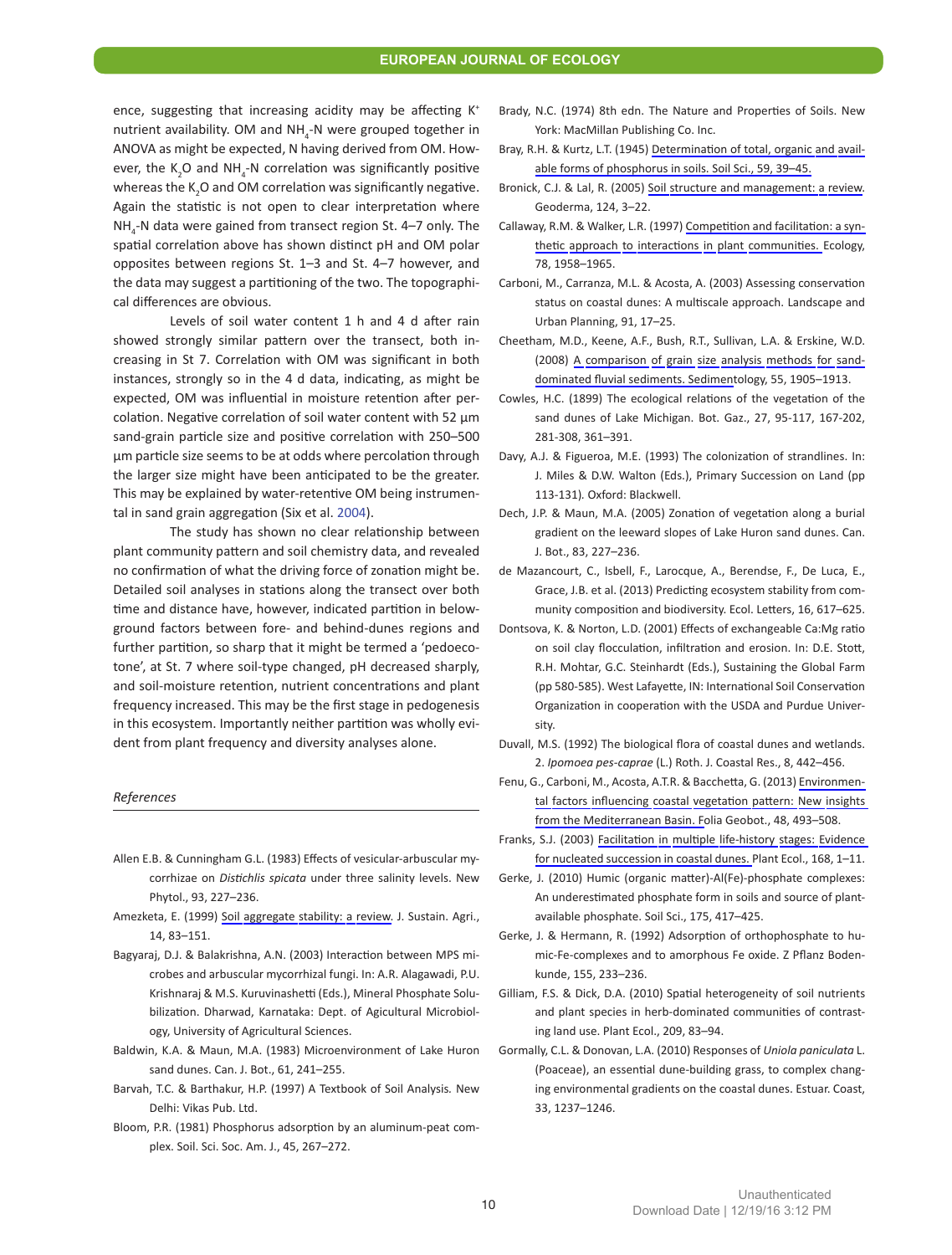#### **EUROPEAN JOURNAL OF ECOLOGY**

- Green, S.M., Machin, R. & Cresser M.S. (2008) Effect of long-term changes in soil chemistry induced by road salt applications on Ntransformations in roadside soils. Environ. Pollution, 152, 20–31.
- Greig-Smith, P. (1983) Quantitative Plant Ecology, 3rd edn. Oxford: Blackwell Scientific Publications.
- <span id="page-11-8"></span>Hanway, J.J. & Heidel, H. (1952) Soil analysis methods as used in Iowa State College Soil Testing Laboratory. Iowa Ag., 57, 1–31.
- <span id="page-11-4"></span>Hobai, R. (2009) Analysis of air temperature tendency in the upper basin of Barland River. Carpathian J. Earth and Environ. Sci., 4, 75–88.
- Hodge, A. (2006) Plastic plants and patchy soils. J. Exp. Bot., 57, 401– 411.
- Hsu J. (1996) Multiple Comparisons: Theory and Methods. London: Chapman Hall.
- Huang, B. & Fry, J.D. (1999) Turfgrass evapotranspiration. J. Crop Prodn., 2, 317–333.
- <span id="page-11-9"></span>Indian Bureau of Mines (2004) Manual of Procedures for Chemical and Instrumental Analysis of Ores, Minerals, Ore Dressing Products and Environmental Samples (pp 252-254). Nagpur.
- <span id="page-11-6"></span>Jackson, R.B. & Caldwell, M.M. (1993) The scale of nutrient heterogeneity around individual plants and its quantification with geostatistics. Ecology, 74, 612–614.
- Jakobsen, S.T. (1993) Interaction between plant nutrients: III. Antagonism between potassium, magnesium and calcium. Acta Agriculturae Scandinavica B-Plant Soil Sciences, 43, 1–5.
- <span id="page-11-12"></span>Kachi, N. & Hirose, T. (1983) Limiting nutrients for plant growth in coastal sand dune soils. J. Ecol., 71, 937–944.
- Karthikeyan, C. & Selvaraj, T. (2009) Diversity of arbuscular mycorrhizal fungi (AMF) on the coastal saline soils of the west coast of Kerala, Southern India. World J. Ag. Sci., 5, 803–809.
- Koske, R.E., Gemma, J.N., Corkidi, L., Sigüenza, C. & Rincón, E. (2008) Arbuscular mycorrhizas in coastal dunes. In: M.L.Martinez &N.P. Psuty (Eds.), Coastal Dunes Ecology and Conservation (pp 173- 187). New York: Springer-Verlag.
- <span id="page-11-0"></span>Lammerts, E.J. & Grootjans, A.P. (1997) Nutrient deficiency in dune slack pioneer vegetation: a review. J. Coast Conserv., 3, 87–94.
- Lammerts, E.J., Petgel, D.M., Grootjans, A.P. & van der Veen, A. (1999) Nutrient limitation and vegetation changes in a coastal dune slack. J. Vegetation Sci., 10, 111–122.
- Lane C., Wright, S.J., Roncal, J. & Maschinski, J. (2008) Characterizing environmental gradients and their influence on vegetation zonation in a subtropical coastal sand dune system. J. Coastal Res., 24, 213–224.
- <span id="page-11-7"></span>Lichter, J. (1998) Primary succession and forest development on coastal Lake Michigan sand dunes. Ecol. Monogr., 68, 487–510.
- Lichter, J. (2000) Colonization constraints during primary succession on coastal Lake Michigan sand dunes. J. Ecol., 88, 825–839.
- Lindsay, W.L. & Norvell, W.A. (1978) Development of a DTPA soil test for zinc, iron, manganese, and copper. Soil Sci. Soc. Am. J., 42, 421–428.
- <span id="page-11-2"></span>Mariko, S., Kachi, N., Ishikawa, S. & Furukawa, A. (1992) Germination ecology of coastal plants in relation to salt environment. Ecol. Res., 7, 225–233.
- Maun, M.A. (2004) Burial of plants as a selective force in sand dunes. In: M.L. Martinez & N.P. Psuty, Coastal Dunes Ecology and Conservation (pp 119-135). Berlin: Springer.
- Maun, M.A. (2009) The Biology of Coastal Sand Dunes. Oxford: Oxford University Press.
- Moreno-Casasola, P. (1988) Patterns of plant species distribution on coastal dunes along the Gulf of Mexico. J. Biogeogr., 15, 787– 806.
- Morris, A. J., & Hesterberg, D. (2010) Mechanisms of phosphate dissolution from soil organic matter. In 19th World Congress of Soil Science. Soil solutions for a changing world (Vol. 16).
- Muneer, M. & Oades, J.M. (1989) The role of Ca-organic interactions in soil aggregate stability. III. Mechanisms and models. Aust. J. Soil Res., 27, 411-423.
- Munns, R. & Tester, M. (2008) Mechanisms of salinity tolerance. Annu. Rev. Plant Biol., 59, 651–681.
- <span id="page-11-5"></span>Olsson, P.A., Jakobsen, I. & Wallander, H. (2002) Foraging and resource allocation strategies of mycorrhizal fungi in a patchy environment. In: M.G.A. van der Heijden & I.R. Sanders (Eds.), Mycorrhizal Ecology (pp. 93–115). Berlin: Springer-Verlag.
- Pennanen, T., Strömmer, R., Markkola, A. & Fritze, H. (2001) Microbial and plant community structure across a primary succession gradient. Scand. J. Forest Res., 16, 37–43.
- <span id="page-11-3"></span>Pierre, W.H. & Parker, F.W. (1927) Soil phosphorus studies: II. The concentration of organic and inorganic phosphorus in the soil solution and soil extracts and the availability of the organic phosphorus to plants. Soil Sci., 24, 119–128.
- Powles, S.B. (1984) Photoinhibition of photosynthesis induced by visible light. Ann. Rev. Plant Physio., 35, 15–44.
- <span id="page-11-11"></span>Ranwell, D.S. (1972) Ecology of Salt Marshes and Sand Dunes. London: Chapman and Hall.
- Ripley, B.S. & Pammenter, N.W. (2004) Physiological characteristics of coastal dune pioneer species from the Eastern Cape, South Africa, in relation to stress and disturbance. In: M.L. Martínez & N.P. Psuty (Eds.), Coastal Dunes: Ecology and Conservation (pp. 137–154). New York: Springer-Verlag.
- Rozema, J., Bijwaard, P., Prast, G., & Broekman, R. (1985) Ecophysiological adaptations of coastal halophytes from foredunes and salt marshes. *Vegetatio*, 62, 499–521.
- <span id="page-11-1"></span>Sahrawat, K.L., Rego, T.J., Murthy, K.V.S. & Wani, S.P. (2009) Toxicity due to salinity caused by the addition of excess compost in potted plants. Current Sci., 97, 1718–1719.
- Salisbury, F.B. & Ross, C.W. (1978) Plant Physiology, 2nd edn. Belmont, California: Wadsworth Publishing Company.
- Sato, S., Neves, E.G., Solomon, D., Liang, B. & Lehmann, J. (2009) Biogenic calcium phosphate transformation in soils over millennial time scales. J. Soils Sediments, 9, 194–205.
- Singh, D., Chhonkar, P.K. & Dwivedi, B.S. (2005) Manual on Soil, Plant and Water Analysis*.* Westville Publishing House.
- <span id="page-11-10"></span>Six, J., Bossuyt, H., Degryze, S. &New Delhi: Denef, K. (2004) A history of research on the link between (micro) aggregates, soil biota, and soil organic matter dynamics. Soil Till. Res., 79, 7–31.
- Six, J., Conant, R.T., Paul, E.A. & Paustian, K, (2002) Stabilization mechanisms of soil organic matter: Implications for C-saturation of soils. Plant Soil, 241, 155–176.